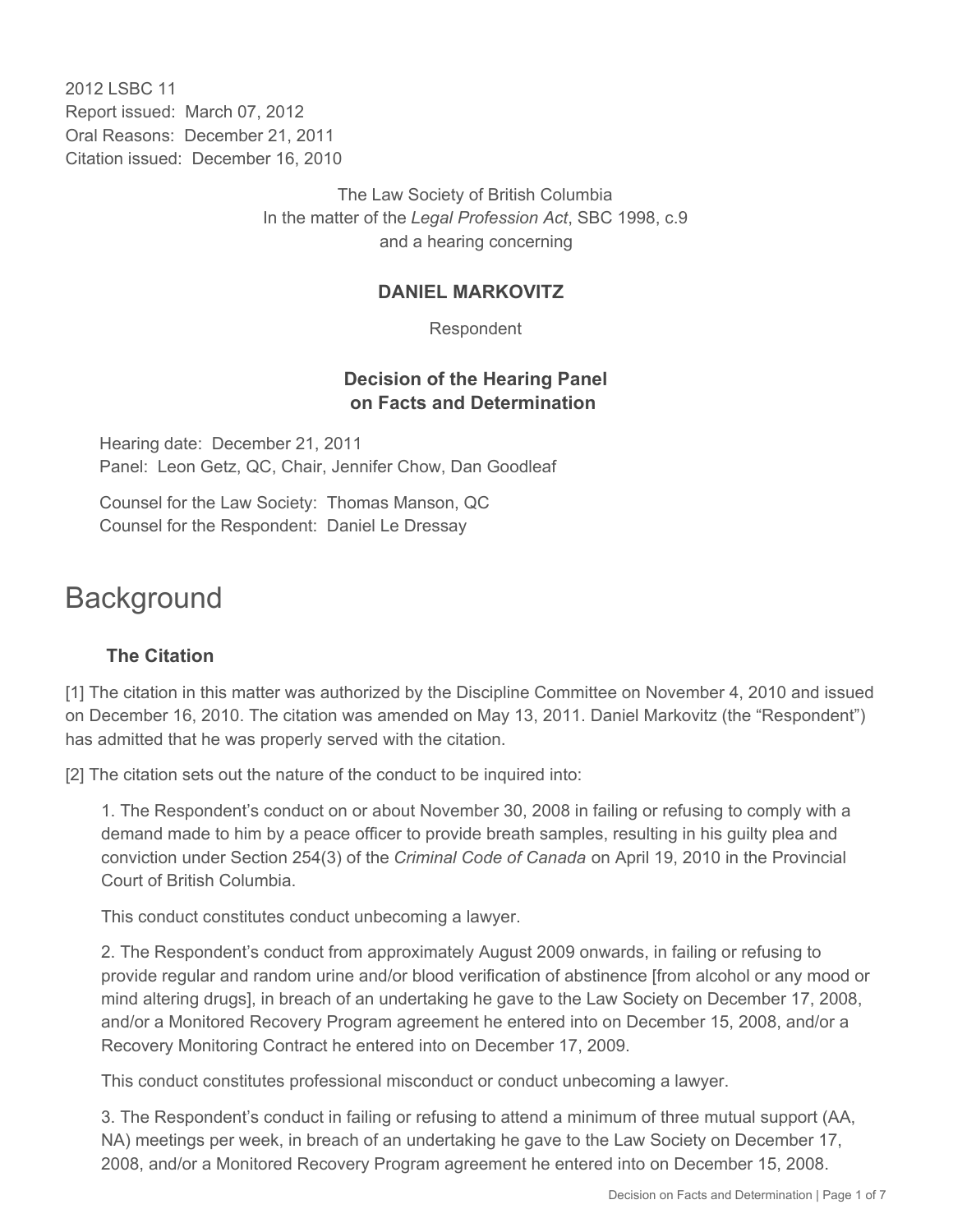This conduct constitutes professional misconduct or conduct unbecoming a lawyer.

4. The Respondent's conduct in failing or refusing to attend the Professional Accountability Group at the Lawyers Assistance Program, in breach of an undertaking he gave to the Law Society on December 17, 2008 and/or a Monitored Recovery Program Agreement he entered into on December 15, 2008.

This conduct constitutes professional misconduct or conduct unbecoming a lawyer.

## **ADMISSIONS**

[3] The Law Society and the Respondent, through counsel, filed an Agreed Statement of Facts, which was marked as Exhibit 3 in these proceedings, and a Supplemental Agreed Statement of Facts, marked as Exhibit 4.

[4] The Agreed Statement of Facts sets out, among other things, the Respondent's several acknowledgements that:

> (a) his conduct as particularized in paragraph 1 of the amended citation constituted conduct unbecoming a lawyer; and

(b) his conduct as particularized in each of paragraphs 2, 3 and 4 of the amended citation constituted professional misconduct.

# **Determination**

[5] At the conclusion of the hearing on Facts and Determination held on December 20, 2011 we:

(a) orally announced our decision to accept the Respondent's admissions and indicated that we would provide full reasons at a later date; and

(b) adjourned the sanctions stage of the hearing to February 20, 2012 on certain terms that had been agreed to between the Law Society and the Respondent and are set out in a letter of that date from counsel to the Law Society to counsel for the Respondent.

[6] These are the reasons for our earlier decision to accept the Respondent's admissions of conduct unbecoming a lawyer and professional misconduct.

# **THE FACTS**

[7] The following account of the relevant facts is based on the Agreed Statement of Facts.

- 1. Mr. Markovitz was admitted to the bar of the Province of British Columbia on May 14, 1993.
- 2. He has encountered problems with alcohol abuse.

3. In September 2005 Mr. Markovitz underwent a Practice Review. It was recommended that he attend at either the Lawyers Assistance Program ("LAP") or Interlock for assistance in dealing with the stresses in his life. A Practice Standards Follow-up Practice Review was undertaken on September 6, 2006. By letter dated October 3, 2006 Practice Standards counsel wrote to Mr. Markovitz noting that Mr. Markovitz had met with LAP a couple of times, but did not find it helpful.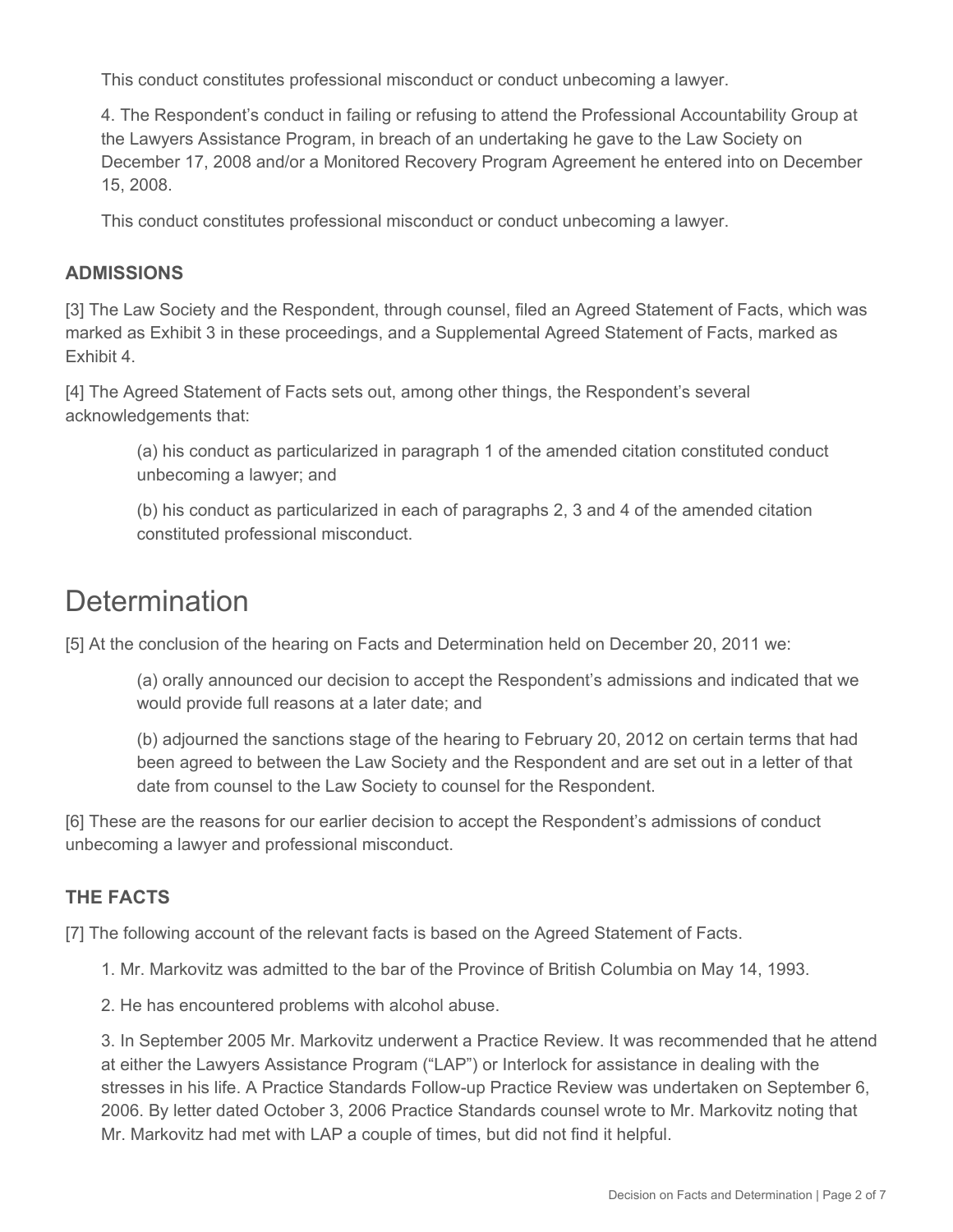4. In October/November 2007 Mr. Markovitz voluntarily completed a ten-day alcohol rehabilitation program at the Schick-Shadell Centre ("SSC"). This was not an AA model program.

5. In August 2008 he attended a five-day refresher alcohol rehabilitation program at the SSC.

6. Dr Baker, a medical practitioner who is qualified to opine on addiction and diagnostic criteria for alcohol dependence in January 2009 concluded that Mr. Markovitz met the diagnostic criteria for alcohol dependence. Mr. Markovitz does not wish to label himself as an alcoholic as, in his view, this label is derogatory and part of the AA program that he does not believe in.

### **Facts Pertaining to Investigation File 20081102**

7. On November 30, 2008 Mr. Markovitz was detained and arrested for impaired driving. He was taken to the police station to provide breath samples. He provided two samples but refused to provide a third sample and was released on an Appearance Notice.

8. By letter dated December 8, 2008 Mr. Markovitz self-reported having been arrested on November 30, 2008 and proposed charges of impaired driving, driving while over .08, and refusing to provide a breath sample.

9. Subsequently Mr. Markovitz was provided with a Crown Narrative and Information. He admits that the facts were sufficient to maintain a conviction on the charge of refusal to provide a breath sample.

10. On January 12, 2009 Mr. Markovitz was charged under the *Criminal Code of Canada*.

11. On April 19, 2010 he pleaded guilty to the count of failing to provide a breath sample and was ordered to pay a fine of \$1,300 and prohibited for one year from operating a motor vehicle. The counts of impaired driving and driving over .08 were stayed.

#### **Facts Pertaining to Investigation File 2010002**

12. Following the self-report of the proposed criminal charges against him, Mr. Markovitz immediately entered into a Monitored Recovery Program ("MRP") Agreement. The signed MRP Agreement dated December 5, 2008 (the "MRP Agreement") as well as a 12 point undertaking dated December 17, 2008 (the "Undertaking") and Recovery Monitoring Contract between Mr. Markovitz and Edgewood Addiction Services ("Edgewood") dated December 17, 2008 (the "RMC") were signed and returned by Mr. Markovitz to the Practice Standards Committee.

13. In the MRP Agreement Mr. Markovitz agreed, among other things, to:

(a) remain "abstinent from alcohol" and all mood-altering drugs;

(b) attend a minimum of three mutual support (AA, NA) meetings per week;

(c) join a home group, find and use a sponsor, and "apply the steps of the recovery program to my life";

(d) enroll in the weekly Professionals Accountability Group at LAP and attend this until the end of the agreement; and

(e) provide regular and random urine and/or blood for verification of abstinence at the request of Edgewood and Dr. Rucker's and/or Patrick Zierten's office.

14. Mr. Markovitz's Undertaking contains provisions to substantially similar effect.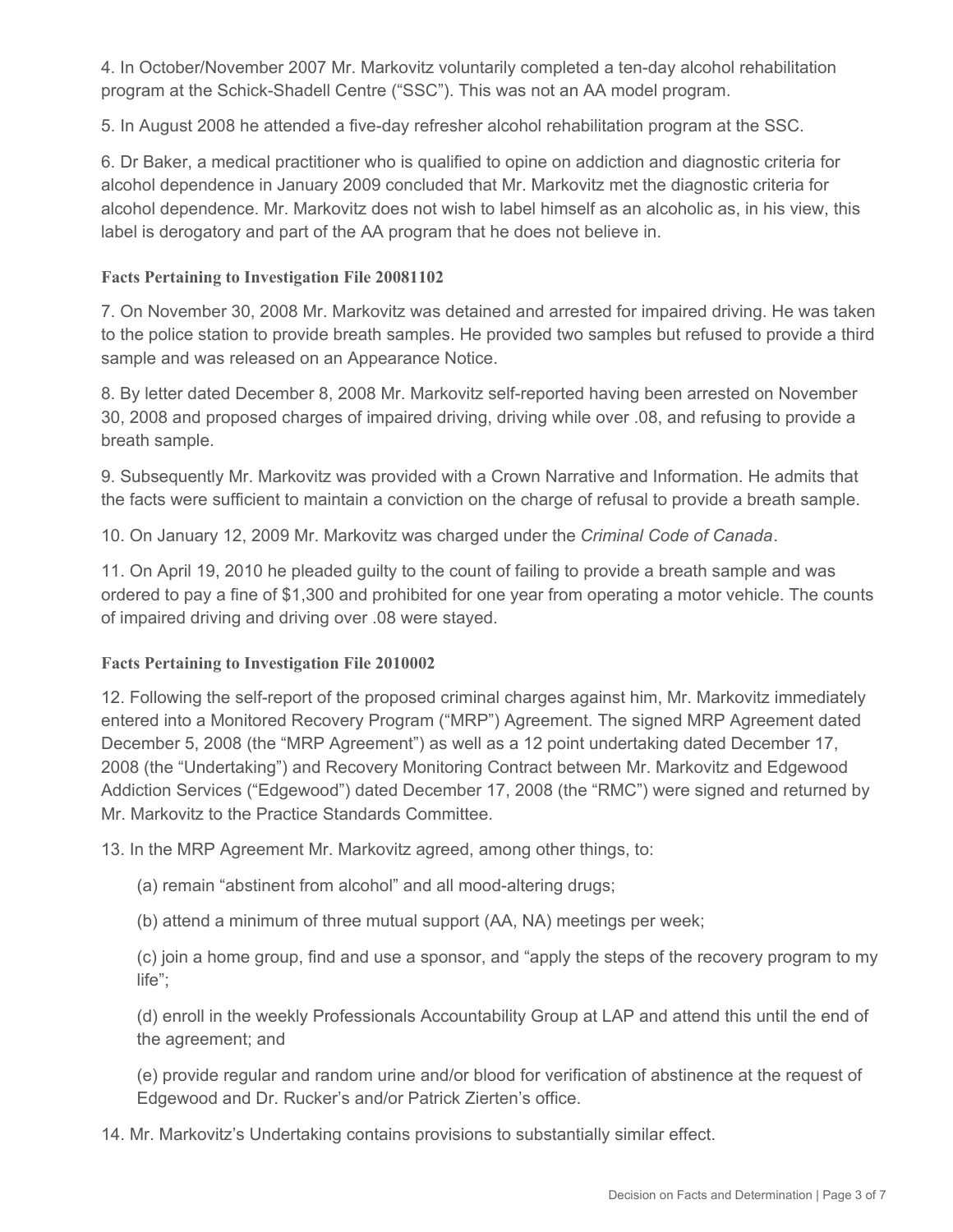15. On April 2, 2009 the Practice Standards Committee approved Patrick Zierten as the monitoring individual under the provisions of the Undertaking.

16. On or about December 17, 2009 Mr. Markovitz entered into a further RMC with Edgewood.

## **Failure or Refusal to Provide Regular Random Urine Samples**

17. Between December 18, 2008 and December 22, 2009, Mr. Markovitz met on numerous occasions with an addiction counsellor at the Edgewood offices for recovery coaching. These meetings were at his expense (at a rate of \$250 per visit). In all, there were approximately 25 such meetings in this period.

18. In addition to the recovery coaching, when requested to do so Mr. Markovitz provided urine samples to Edgewood for verification of abstinence. The results of all samples provided were negative for all tested substances and did not indicate non-compliance.

19. From August 2009 onwards, however, on a number of occasions detailed in the Agreed Statement of Facts, Mr. Markovitz did not provide urine verification of abstinence when requested to do so by Edgewood and Patrick Zierten. We note, in passing, that the requests to do so were generally made by email on the day preceding the day on which he was required to provide the sample. On some occasions, it seems, Mr. Markovitz was in court or away from the lower mainland on the latter day.

20. On or about December 3, 2009 Mr. Markovitz met with an addiction counselor at Edgewood. He acknowledged that he was not attending a minimum of three mutual support meetings per week and was warned that Edgewood would report to the Law Society that he was not going to weekly meetings of the mutual support group or attending monthly meetings of the LAP program.

21. On or about Dec 22, 2009 Mr. Markovitz met with Patrick Zierten at Edgewood. They discussed the re-negotiation of the MRP Agreement and issues concerning urine verification of abstinence. Zierten proposed that rather than taking samples at Edgewood, Mr. Markovitz could provide samples at offices of BC Biolabs, which had more facilities around the Lower Mainland. While the cost of urine testing at Edgewood was \$75 per test, the cost of testing at BC Biolabs was \$150 per test. In addition to the \$150 fee, Mr. Zierten indicated that Mr. Markovitz would still have to pay a fee to Edgewood for counselling services.

22. Mr. Markovitz explained that this arrangement would cause both financial and practical difficulties. He explained that he was still paying sizeable alimony and child support to his former wife; that he had a two-year-old daughter with his current wife, a stay at home mother. Practically, in addition, the laboratories required attendance prior to 3:30 pm and court did not end until 4:30. Moreover, his driving prohibition made it difficult for him to attend laboratory appointments. Mr. Markovitz asked Mr. Zierten if he could continue with the current regime, but this request was refused.

23. On February 1, 2010 Mr. Markovitz sought the agreement of the Practice Standards Committee to amend the MRP Agreement to remove the requirement for random testing, but this request was refused.

24. On a number of occasions in February and March 2010 detailed in the Agreed Statement of Facts, Mr. Markovitz did not provide urine and/or blood verification of abstinence at the request of Edgewood and Patrick Zierten.

25. Edgewood cancelled the MRP Agreement by email from Patrick Zierten dated March 12, 2010. Mr. Zierten wrote: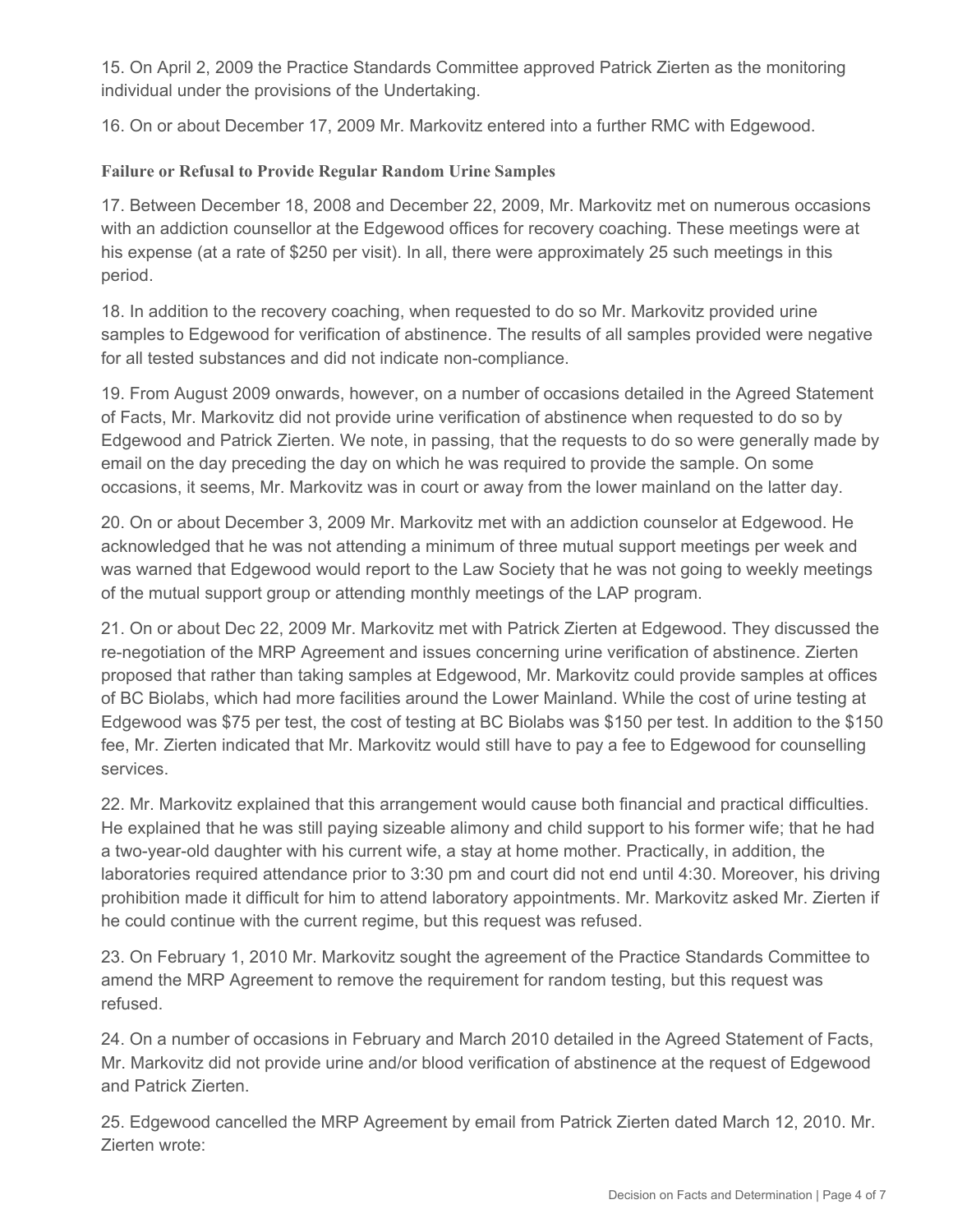… your difficulty in providing samples does not allow for random testing as required by our contract and your inability to meet with me to discuss costs, have nullified our agreement.

26. From at least March 2010 Mr. Markovitz has not seen Dr Rucker, Patrick Zierten, or anyone else for follow-up relapse prevention recheck visits to monitor:

- (a) his abstinence;
- (b) his compliance with the MRP Agreement; and
- (c) signs and symptoms of impending relapse.

27. From at least March 2010 Mr. Markovitz failed or refused to provide urine and/or blood verification of abstinence. His position in respect of attendance was confirmed by letter to the Law Society dated September 30, 2010.

#### **Failure or Refusal to Attend Mutual Support Meetings**

28. As required by the MRP Agreement and Undertaking, from or after December 2008 Mr. Markovitz began to attend mutual support meetings.

29. On or about July 30 2009 and from time to time thereafter, Mr. Markovitz met with an addiction counselor at Edgewood. He was given a meeting verification sheet to get signed at every mutual support group meeting he attended. As the meetings are anonymous, Mr. Markovitz declined to identify himself at these meetings.

30. From August 2009 onwards Mr. Markovitz failed to attend a minimum of three mutual support group meetings each week or to provide verification sheets to Edgewood.

31. By or about December 2009 Mr. Markovitz had ceased attending weekly meetings of the mutual support group.

32. From at least March 2010 Mr. Markovitz has not attended a minimum of three mutual support (AA, NA) meetings per week and was not willing to do so. He confirmed this in a letter to the Law Society dated September 30, 2010. He explained that these requirements "conflicted severely with his work" and that he did not attend regular meetings of AA and NA as after a while he realized that "the concept of 'higher power' that these meetings operated on was in conflict with his beliefs."

#### **Failure to Attend PAG at LAP and Contact LAP Monthly**

33. As required by the MRP Agreement and Undertaking, Mr. Markovitz enrolled in the Professionals Accountability Group ("PAG") at the Lawyers Assistance Program and in December 2008 attended 3 of 3 sessions of the PAG held that month. Between January and November 19, 2009, he attended 25 of 46 sessions of the PAG.

34. In view of his irregular attendance at the PAG meetings during 2009, Mr. Markovitz was notified that he was in breach the MRP Agreement and Undertaking and was warned that he would be suspended from the PAG should he continue to miss sessions. He was also told that he must advise another member of the group if he could not attend and he must do so before the applicable meeting.

35. Between November 19 and December 17, 2009 Mr. Markovitz attended 4 of 4 sessions of the PAG; and between January and April 1, 2010, he attended 5 of 13 PAG sessions.

36. On or about April 7, 2010 Mr. Markovitz was advised that as it appeared he had quit the PAG and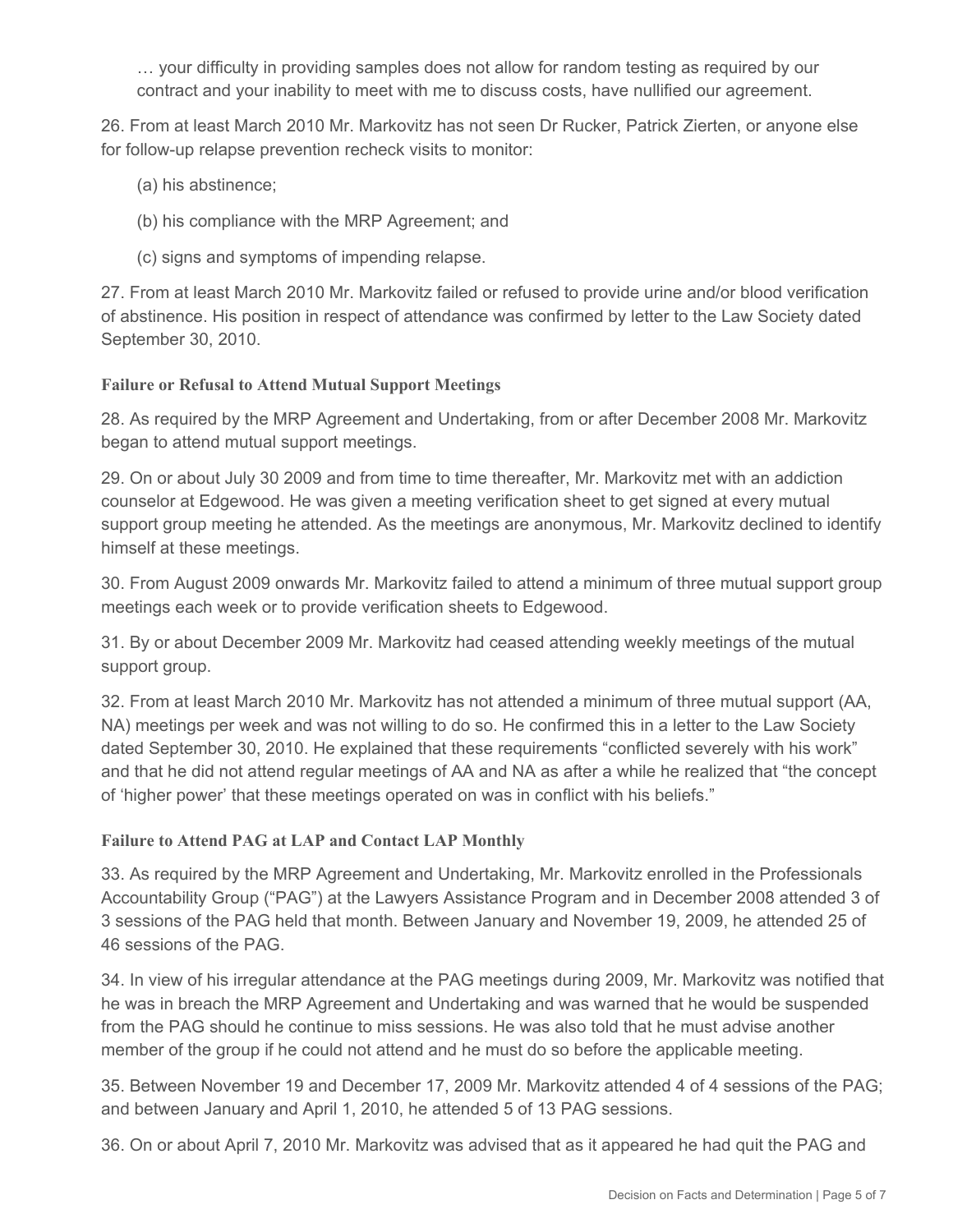was flagrantly breaking the rules he was no longer welcome to attend. He has attended no meetings of the PAG since that date.

# **DISCUSSION**

[8] We are satisfied on the basis of the facts set out in the Agreed Statement of Facts that the Law Society has discharged its onus of proving on a balance of probabilities the allegations set out in the amended citation. We turn, then, to our reasons for accepting the Respondent's admissions that, in respect of the matters identified in allegation 1 of the amended citation, he was guilty of conduct unbecoming a lawyer; and in respect of the matters identified in allegations 2 to 4 of the citation, he committed professional misconduct.

#### **Admission of conduct unbecoming a lawyer**

[9] "Conduct unbecoming a lawyer" is defined in section 1 of the *Legal Profession Act* to include:

a matter, conduct or thing that is considered, in the judgment of the benchers or a panel,

- (a) to be contrary to the best interest of the public or of the legal profession, or
- (b) to harm the standing of the legal profession.

[10] Chapter 2, Rule 1 of the *Professional Conduct Handbook* reinforces this definition with the proposition that a lawyer "must not, in private life, extra-professional activities or professional practice, engage in dishonourable or questionable conduct that casts doubt on the lawyer's professional integrity or competence, or reflects adversely on the integrity of the legal profession or the administration of justice."

[11] We were referred to a number cases in which hearing panels accepted admissions of conduct unbecoming a lawyer in circumstances in which the lawyer in question was convicted of a criminal charge – see *Law Society of BC v. Suntok*, 2005 LSBC 29; *Law Society of BC v. Rodgers*, 2005 LSBC 8; and *Law Society of BC v. Palkowski*, 2009 LSBC 15. These decisions offer virtually nothing by way of reasoning or analysis to explain the panels' conclusions and seem to support the proposition that a conviction is, as it were, per se evidence of conduct unbecoming a lawyer.

[12] We do not need to decide whether conviction on any criminal charge is, per se, conduct unbecoming a lawyer. We are satisfied that, on any view of the scope of that expression, the Respondent's conviction for refusing a proper request to provide a breath sample falls within it. We are satisfied therefore, that the Respondent's admission in this respect is appropriate and should be accepted.

#### **Admissions of professional misconduct**

[13] As we have noted, the Respondent has admitted to professional misconduct in three respects:

(a) his breach, as detailed in the amended citation and the Agreed Statement of Facts, of his undertaking to the Law Society to provide regular and random verification of his abstention from alcohol;

(b) his breach, as detailed in the amended citation and the Agreed Statement of Facts, of his undertaking to the Law Society to attend a minimum of three mutual support meetings each week; and

(c) his breach, as detailed in the amended citation and the Agreed Statement of Facts, of his undertaking to the Law Society to attend meetings of the Professional Accountability Group at the